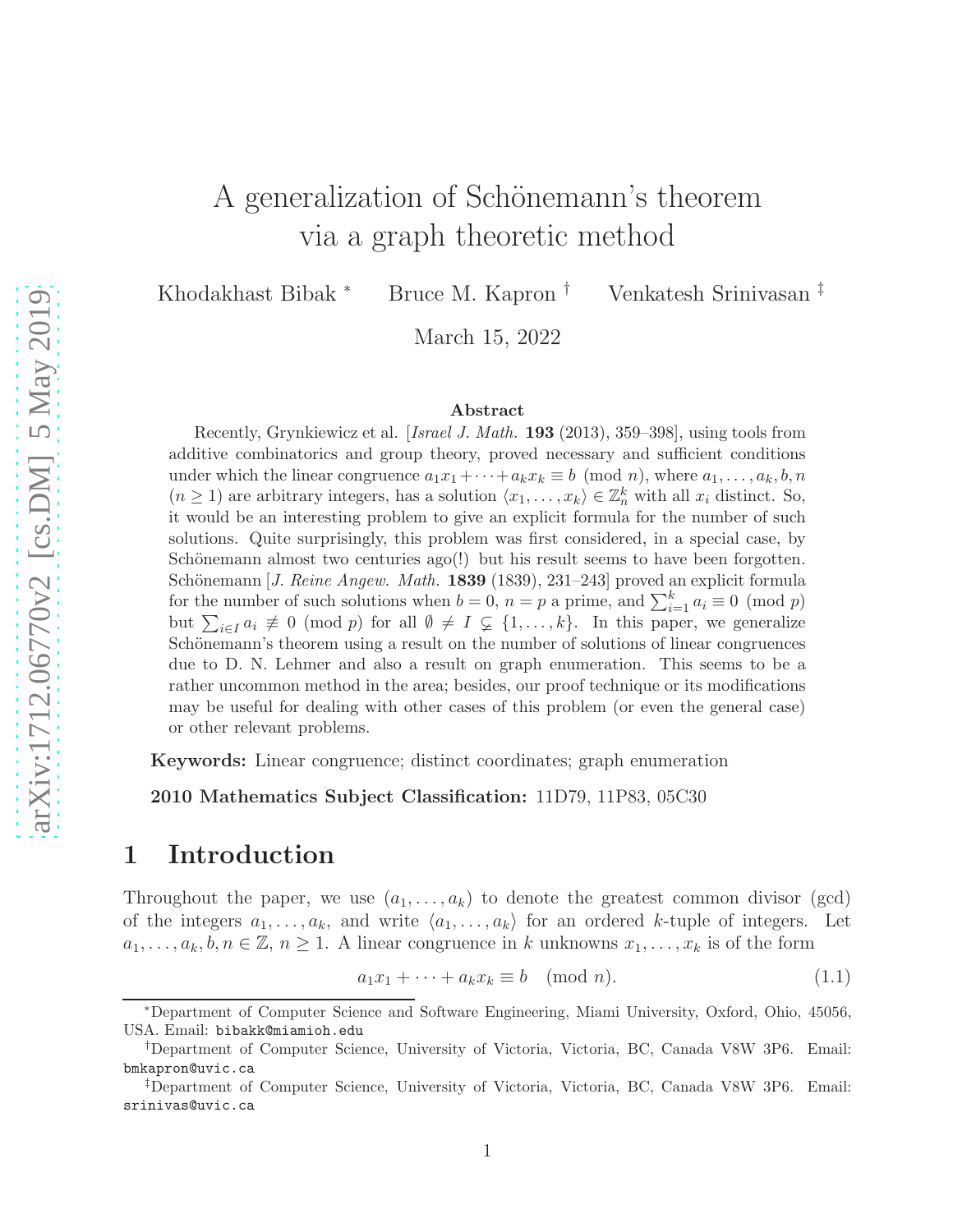By a solution of [\(1.1\)](#page-0-0), we mean an  $\mathbf{x} = \langle x_1, \ldots, x_k \rangle \in \mathbb{Z}_n^k$  that satisfies (1.1). The following result, proved by D. N. Lehmer [\[14\]](#page-6-0), gives the number of solutions of the above linear congruence:

<span id="page-1-0"></span>**Proposition 1.1.** Let  $a_1, \ldots, a_k, b, n \in \mathbb{Z}, n \geq 1$ . The linear congruence  $a_1x_1 + \cdots + a_kx_k \equiv b$  $p(\text{mod } n)$  has a solution  $\langle x_1, \ldots, x_k \rangle \in \mathbb{Z}_n^k$  if and only if  $\ell \mid b$ , where  $\ell = (a_1, \ldots, a_k, n)$ . Furthermore, if this condition is satisfied, then there are  $\ell n^{k-1}$  solutions.

Counting the number of solutions of the above congruence with some restrictions on the solutions is also a problem of great interest. As an important example, one can mention the restrictions  $(x_i, n) = t_i$   $(1 \leq i \leq k)$ , where  $t_1, \ldots, t_k$  are given positive divisors of n. The number of solutions of the linear congruences with the above restrictions, which were called restricted linear congruences in [\[6\]](#page-5-0), was first considered by Rademacher [\[16\]](#page-6-1) in 1925 and Brauer [\[8\]](#page-6-2) in 1926, in the special case of  $a_i = t_i = 1$   $(1 \le i \le k)$ , and they proved the following nice formula for the number  $N_n(k, b)$  of such solutions:

$$
N_n(k,b) = \frac{\varphi(n)^k}{n} \prod_{p \mid n, p \mid b} \left( 1 - \frac{(-1)^{k-1}}{(p-1)^{k-1}} \right) \prod_{p \mid n, p \nmid b} \left( 1 - \frac{(-1)^k}{(p-1)^k} \right),
$$

where  $\varphi(n)$  is Euler's totient function and the products are taken over all prime divisors p of n. Since then, this problem has been studied, in several other special cases, in many papers (very recently, it was studied in its 'most general case' in [\[6\]](#page-5-0)) and has found very interesting applications in number theory, combinatorics, geometry, computer science, cryptography etc; see [\[3,](#page-5-1) [4,](#page-5-2) [6,](#page-5-0) [7,](#page-6-3) [9,](#page-6-4) [11\]](#page-6-5) for a detailed discussion about this problem and a comprehensive list of references. Another restriction of potential interest is imposing the condition that all  $x_i$ are *distinct*. Unlike the first problem, there seems to be very little published on the second problem. Recently, Grynkiewicz et al. [\[10\]](#page-6-6), using tools from additive combinatorics and group theory, proved necessary and sufficient conditions under which the linear congruence  $a_1x_1 + \cdots + a_kx_k \equiv b \pmod{n}$ , where  $a_1, \ldots, a_k, b, n \ (n \geq 1)$  are arbitrary integers, has a solution  $\langle x_1, \ldots, x_k \rangle \in \mathbb{Z}_n^k$  with all  $x_i$  distinct; see also [\[1,](#page-5-3) [10\]](#page-6-6) for connections to zero-sum theory and [\[5\]](#page-5-4) for connections to coding theory. So, it would be an interesting problem to give an explicit formula for the number of such solutions. Quite surprisingly, this problem was first considered, in a special case, by Schönemann [\[17\]](#page-6-7) almost two centuries ago(!) but his result seems to have been forgotten. Schönemann [\[17\]](#page-6-7) proved the following result:

**Theorem 1.2.** Let p be a prime,  $a_1, \ldots, a_k$  be arbitrary integers, and  $\sum_{i=1}^k a_i \equiv 0 \pmod{p}$ but  $\sum_{i\in I} a_i \not\equiv 0 \pmod{p}$  for all  $\emptyset \neq I \subsetneq \{1,\ldots,k\}$ . The number  $N_p(k)$  of solutions  $\langle x_1, \ldots, x_k \rangle \in \mathbb{Z}_p^k$  of the linear congruence  $a_1x_1 + \cdots + a_kx_k \equiv 0 \pmod{p}$ , with all  $x_i$  distinct, is independent of the coefficients  $a_1, \ldots, a_k$  and is equal to

$$
N_p(k) = (-1)^{k-1}(k-1)!(p-1) + (p-1)\cdots(p-k+1).
$$

In this paper, we generalize Schönemann's theorem using Proposition [1.1](#page-1-0) and a result on graph enumeration. This seems to be a rather uncommon method in the area; besides, our proof technique or its modifications may be useful for dealing with other cases of this problem (or even the general case) or other relevant problems. We state and prove our main result in the next section.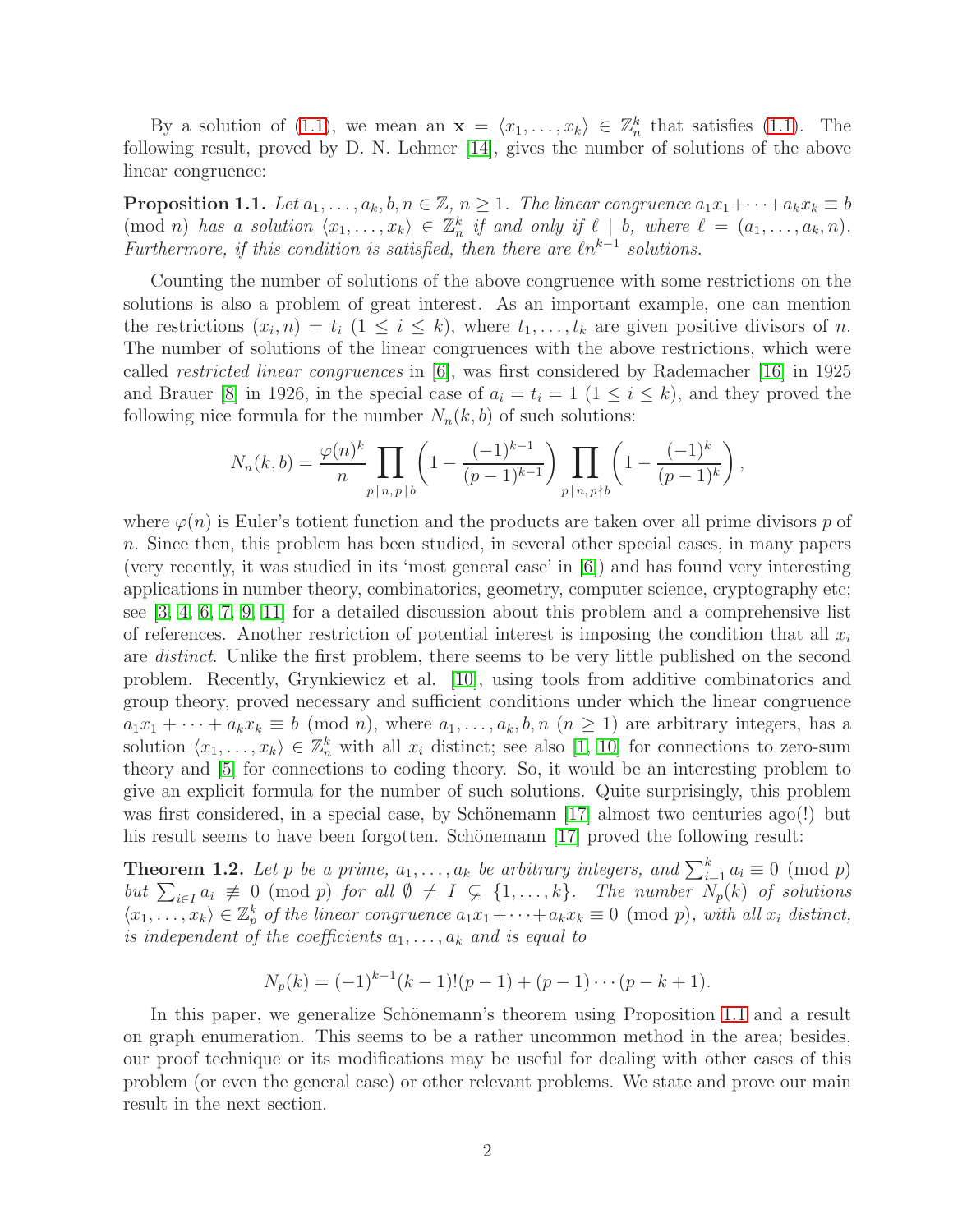#### 2 Main Result

Our generalization of Schönemann's theorem is obtained via a graph theoretic method which may be also of independent interest. We need two formulas on graph enumeration (see The-orem [2.2](#page-2-0) below). These formulas are in terms of the *deformed exponential function* which is a special case of the three variable Rogers-Ramanujan function defined below. These functions have interesting applications in combinatorics, complex analysis, functional differential equations, and statistical mechanics (see  $[2, 12, 13, 15, 18, 19]$  $[2, 12, 13, 15, 18, 19]$  $[2, 12, 13, 15, 18, 19]$  $[2, 12, 13, 15, 18, 19]$  $[2, 12, 13, 15, 18, 19]$  $[2, 12, 13, 15, 18, 19]$  and the references therein).

**Definition 2.1.** The three variable Rogers-Ramanujan function is

$$
R(\alpha, \beta, q) = \sum_{m \geq 0} \frac{\alpha^m \beta^{(m)}}{(1+q)(1+q+q^2)\cdots(1+q+\cdots+q^{m-1})}.
$$

Also, the deformed exponential function is

$$
F(\alpha, \beta) = R(\alpha, \beta, 1) = \sum_{m \ge 0} \frac{\alpha^m \beta^{(m)}_2}{m!}.
$$

Let  $g(c, e, k)$  be the number of simple graphs with c connected components, e edges, and k vertices labeled  $1, \ldots, k$ , and  $g'(e, k)$  be the number of simple *connected* graphs with e edges and k labeled vertices. Suppose that

$$
G(t, y, z) = \sum_{c, e, k} g(c, e, k) t^c y^e \frac{z^k}{k!},
$$

and

$$
CG(y, z) = \sum_{e,k} g'(e,k) y^e \frac{z^k}{k!}.
$$

<span id="page-2-0"></span>**Theorem 2.2.**  $([2, 20])$  $([2, 20])$  $([2, 20])$  $([2, 20])$  The generating functions for counting simple graphs and simple connected graphs satisfy, respectively,

$$
G(t, y, z) = F(z, 1 + y)^t,
$$

and

$$
CG(y, z) = \log F(z, 1 + y),
$$

where  $F$  is the deformed exponential function defined above.

Now, we are ready to state and prove our main result:

<span id="page-2-1"></span>**Theorem 2.3.** Let  $a_1, \ldots, a_k, b, n \ (n \geq 1)$  be arbitrary integers, and  $(\sum_{i \in I} a_i, n) = 1$  for all  $\emptyset \neq I \subsetneq \{1,\ldots,k\}$ . The number  $N_n(b; a_1,\ldots,a_k)$  of solutions  $\langle x_1,\ldots,x_k \rangle \in \mathbb{Z}_n^k$  of the linear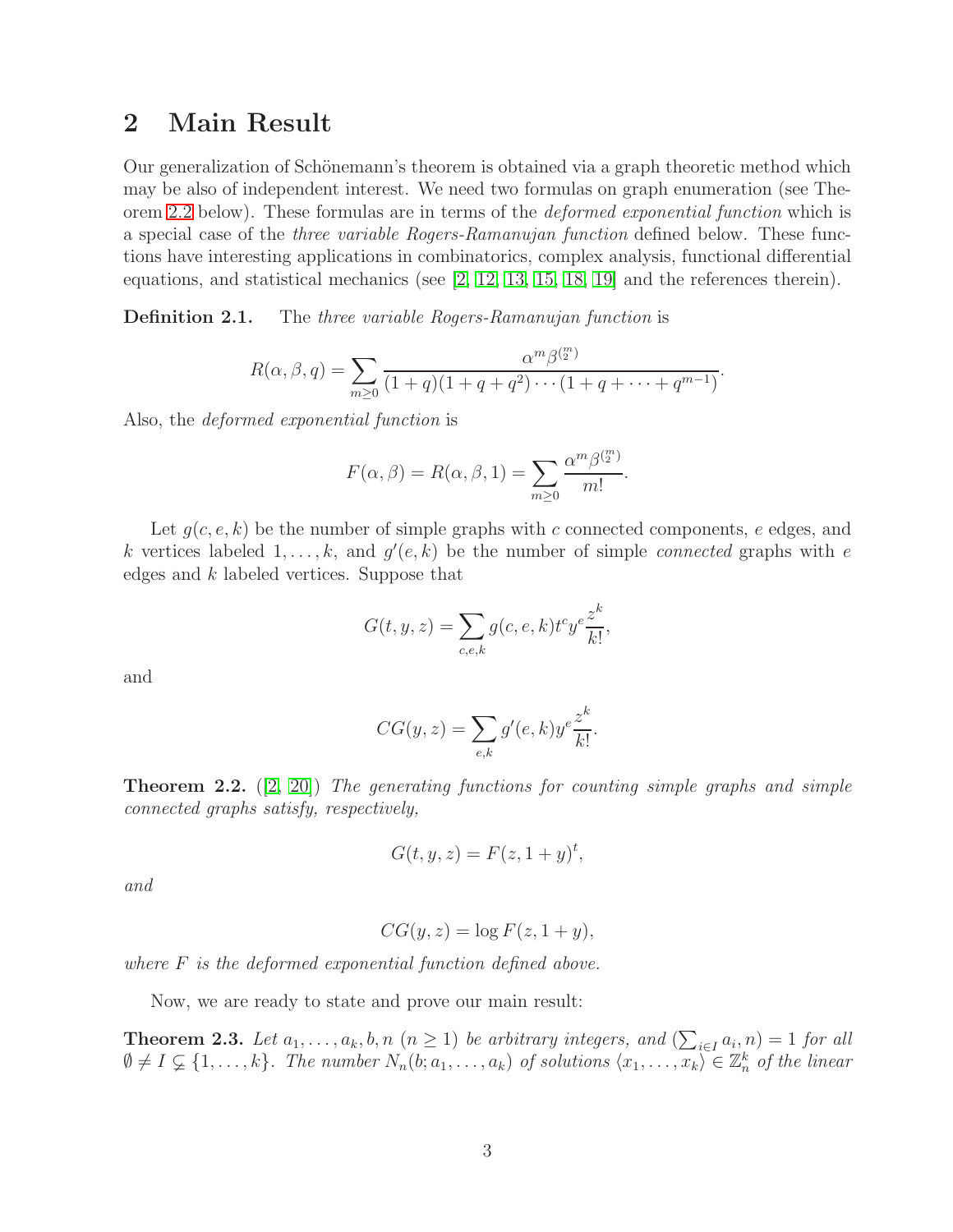congruence  $a_1x_1 + \cdots + a_kx_k \equiv b \pmod{n}$ , with all  $x_i$  distinct, is

$$
N_n(b;a_1,\ldots,a_k)
$$
  
= 
$$
\begin{cases} (-1)^k(k-1)! + (n-1)\cdots(n-k+1), & \text{if } \left(\sum_{i=1}^k a_i, n\right) \nmid b; \\ (-1)^{k-1}(k-1)! \left(\left(\sum_{i=1}^k a_i, n\right) - 1\right) + (n-1)\cdots(n-k+1), & \text{if } \left(\sum_{i=1}^k a_i, n\right) \mid b. \end{cases}
$$

*Proof.* Let  $\langle x_1, \ldots, x_k \rangle \in \mathbb{Z}_n^k$  be a solution of the linear congruence  $a_1x_1 + \cdots + a_kx_k \equiv b$ (mod *n*). Note that our desired solutions are those for which none of the  $\binom{k}{2}$  $_{2}^{k}$ ) equalities  $x_u = x_v, 1 \le u < v \le k$ , holds. Let  $T_k = \{\{u, v\} : 1 \le u < v \le k\}$ . By the inclusionexclusion principle, the number of such solutions is

$$
N_n(b; a_1, \dots, a_k) = \sum_{e=0}^{\binom{k}{2}} (-1)^e \sum_{\substack{S \subseteq T_k \\ |S| = e}} N(S), \tag{2.1}
$$

where  $N(S)$  is the number of solutions of the linear congruence with  $x_{\alpha} = x_{\beta}$  for  $\{\alpha, \beta\} \in S$ .

Now, we need to calculate

<span id="page-3-0"></span>
$$
\sum_{\substack{S \subseteq T_k \\ |S| = e}} N(S).
$$

In order to calculate  $N(S)$ , we construct the graph  $G(S)$  on vertices  $1, \ldots, k$  and edge set S. In calculating  $N(S)$  we note that all vertices i in a connected component of  $G(S)$  correspond to the same  $x_i$  in the linear congruence (by the definition of  $N(S)$ ), and so we can simplify the linear congruence by grouping the  $x_i$  which are equal to each other. This procedure eventually gives a new linear congruence in which the coefficients are of the form  $\sum_{i\in I} a_i$ , where  $\emptyset \neq I \subseteq \{1, ..., k\}$ , and the number of terms is equal to the number of connected components of  $G(S)$ . If  $G(S)$  has  $c > 1$  connected components then since  $(\sum_{i \in I} a_i, n) = 1$ for all  $\emptyset \neq I \subsetneq \{1,\ldots,k\}$ , by Proposition [1.1](#page-1-0) we have  $N(S) = n^{c-1}$ . Also, if  $G(S)$  is connected, that is,  $c = 1$  then  $N(S)$  is the number of solutions of the linear congruence  $(\sum_{i=1}^{k} a_i)x \equiv b \pmod{n}$ , and so by Proposition [1.1,](#page-1-0)  $N(S)$  in this case, we denote it by A, is equal to  $(\sum_{i=1}^k a_i, n)$  if  $(\sum_{i=1}^k a_i, n) \mid b$ , and is equal to zero otherwise. Let  $g(c, e, k)$  be the number of simple graphs with  $c$  connected components,  $e$  edges, and  $k$  vertices labeled  $1, \ldots, k$ , and  $g'(e, k)$  be the number of simple *connected* graphs with e edges and k labeled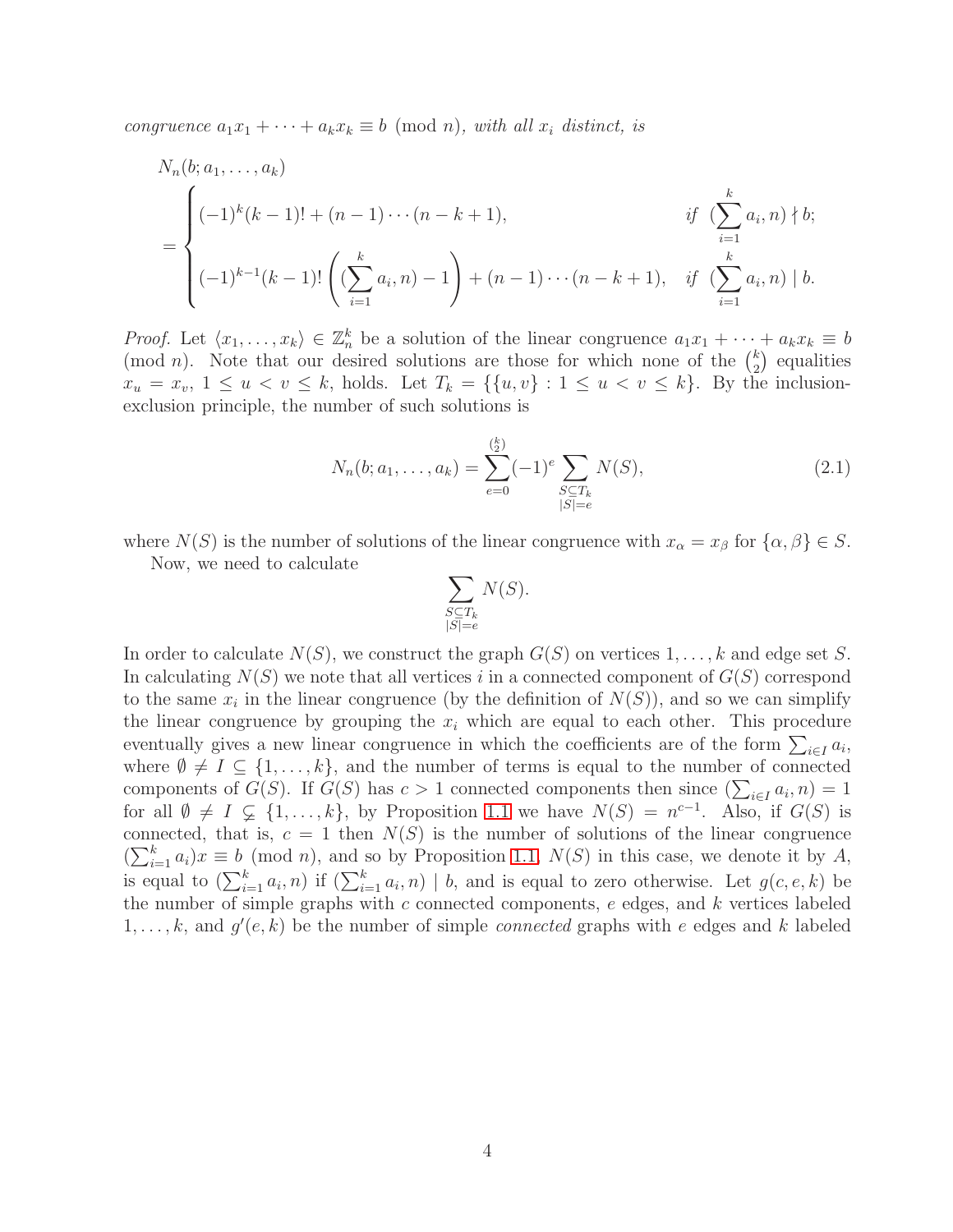vertices. Now, recalling  $(2.1)$ , we get

$$
N_n(b;a_1,\ldots,a_k) = \sum_{e=0}^{\binom{k}{2}} (-1)^e \left( Ag'(e,k) + \sum_{c=2}^k n^{c-1} g(c,e,k) \right)
$$
  
=  $A \sum_{e=0}^{\binom{k}{2}} (-1)^e g'(e,k) + \frac{1}{n} \sum_{e=0}^{\binom{k}{2}} \sum_{c=2}^k (-1)^e n^c g(c,e,k)$   
=  $(A-1) \sum_{e=0}^{\binom{k}{2}} (-1)^e g'(e,k) + \frac{1}{n} \sum_{e=0}^{\binom{k}{2}} \sum_{c=1}^k (-1)^e n^c g(c,e,k).$ 

Now, in order to evaluate the latter expression, we use the two formulas mentioned in Theorem [2.2.](#page-2-0) In fact, by Theorem [2.2,](#page-2-0) we have

$$
\sum_{e,k} (-1)^e g'(e,k) \frac{z^k}{k!} = \log F(z,0),
$$

and

$$
\sum_{c,e,k} (-1)^e n^c g(c,e,k) \frac{z^k}{k!} = F(z,0)^n,
$$

where F is the deformed exponential function. Note that  $F(z, 0) = 1 + z$ . Now, we have

$$
\sum_{e=0}^{\binom{k}{2}} (-1)^e g'(e,k) = \text{the coefficient of } \frac{z^k}{k!} \text{ in } \log(1+z), \text{ which is equal to } \frac{k!(-1)^{k+1}}{k},
$$

and

$$
\sum_{e=0}^{\binom{k}{2}} \sum_{c=1}^{k} (-1)^e n^c g(c, e, k) =
$$
 the coefficient of  $\frac{z^k}{k!}$  in  $(1+z)^n$ , which is equal to  $k! \binom{n}{k}$ .

Consequently, the number  $N_n(b; a_1, \ldots, a_k)$  of solutions  $\langle x_1, \ldots, x_k \rangle \in \mathbb{Z}_n^k$  of the linear congruence  $a_1x_1 + \cdots + a_kx_k \equiv b \pmod{n}$ , with all  $x_i$  distinct, is

$$
N_n(b; a_1, ..., a_k) = \frac{(A-1)k!(-1)^{k+1}}{k} + \frac{k! \binom{n}{k}}{n}
$$
  
= 
$$
\begin{cases} (-1)^k (k-1)! + (n-1) \cdots (n-k+1), & \text{if } \left( \sum_{i=1}^k a_i, n \right) \nmid b; \\ (-1)^{k-1} (k-1)! \left( \left( \sum_{i=1}^k a_i, n \right) - 1 \right) + (n-1) \cdots (n-k+1), & \text{if } \left( \sum_{i=1}^k a_i, n \right) \mid b. \end{cases}
$$

 $\Box$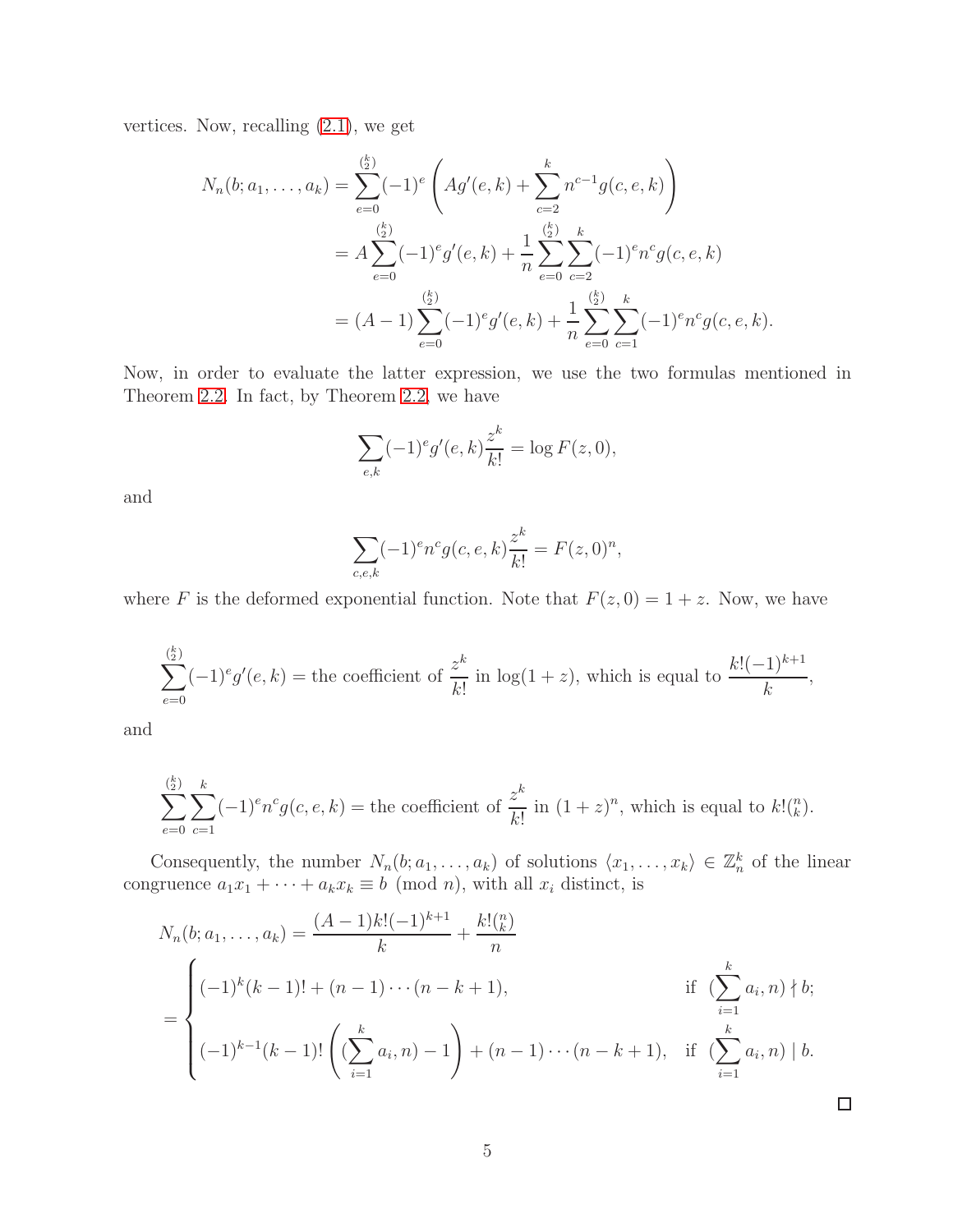**Remark 2.4.** Note that in Schönemann's theorem, b is zero and n is prime but in Theorem [2.3,](#page-2-1) both b and n are arbitrary.

It would be an interesting problem to see if the technique presented in this paper can be modified so that it covers the problem in its full generality. So, we pose the following question.

**Problem 1.** Let  $a_1, \ldots, a_k, b, n \ (n \geq 1)$  be arbitrary integers. Give an explicit formula for the number of solutions  $\langle x_1, \ldots, x_k \rangle \in \mathbb{Z}_n^k$  of the linear congruence  $a_1x_1 + \cdots + a_kx_k \equiv b$  $\pmod{n}$  with all  $x_i$  distinct.

Such results would be interesting from several aspects. As we mentioned in the Introduction, the number of solutions of the linear congruence with the restrictions  $(x_i, n) = t_i$  $(1 \leq i \leq k)$ , where  $t_1, \ldots, t_k$  are given positive divisors of n, has found very interesting applications in number theory, combinatorics, geometry, computer science, cryptography etc. Therefore, having an explicit formula for the number of solutions with all  $x_i$  distinct may also lead to interesting applications in these or other directions. The problem may also have implications in zero-sum theory (see  $(1, 10)$ ) and in coding theory (see  $(5)$ ).

### Acknowledgements

The authors are grateful to the anonymous referees for a careful reading of the paper and helpful comments.

## <span id="page-5-3"></span>References

- <span id="page-5-5"></span>[1] D. Adams and V. Ponomarenko, Distinct solution to a linear congruence, Involve 3 (2010), 341–344.
- <span id="page-5-1"></span>[2] F. Ardila, F. Castillo, and M. Henley, The arithmetic Tutte polynomials of the classical root systems, Int. Math. Res. Not. 2015 (2015), 3830–3877.
- [3] K. Bibak, B. M. Kapron, and V. Srinivasan, Counting surface-kernel epimorphisms from a co-compact Fuchsian group to a cyclic group with motivations from string theory and QFT, Nuclear Phys. B 910 (2016), 712–723.
- <span id="page-5-2"></span>[4] K. Bibak, B. M. Kapron, and V. Srinivasan, On a restricted linear congruence, Int. J. Number Theory  $12$  (2016), 2167–2171.
- <span id="page-5-4"></span>[5] K. Bibak, B. M. Kapron, and V. Srinivasan, Unweighted linear congruences with distinct coordinates and the Varshamov–Tenengolts codes, Des. Codes Cryptogr. 86 (2018), 1893–1904.
- <span id="page-5-0"></span>[6] K. Bibak, B. M. Kapron, V. Srinivasan, R. Tauraso, and L. Tóth, Restricted linear congruences, J. Number Theory 171 (2017), 128–144.